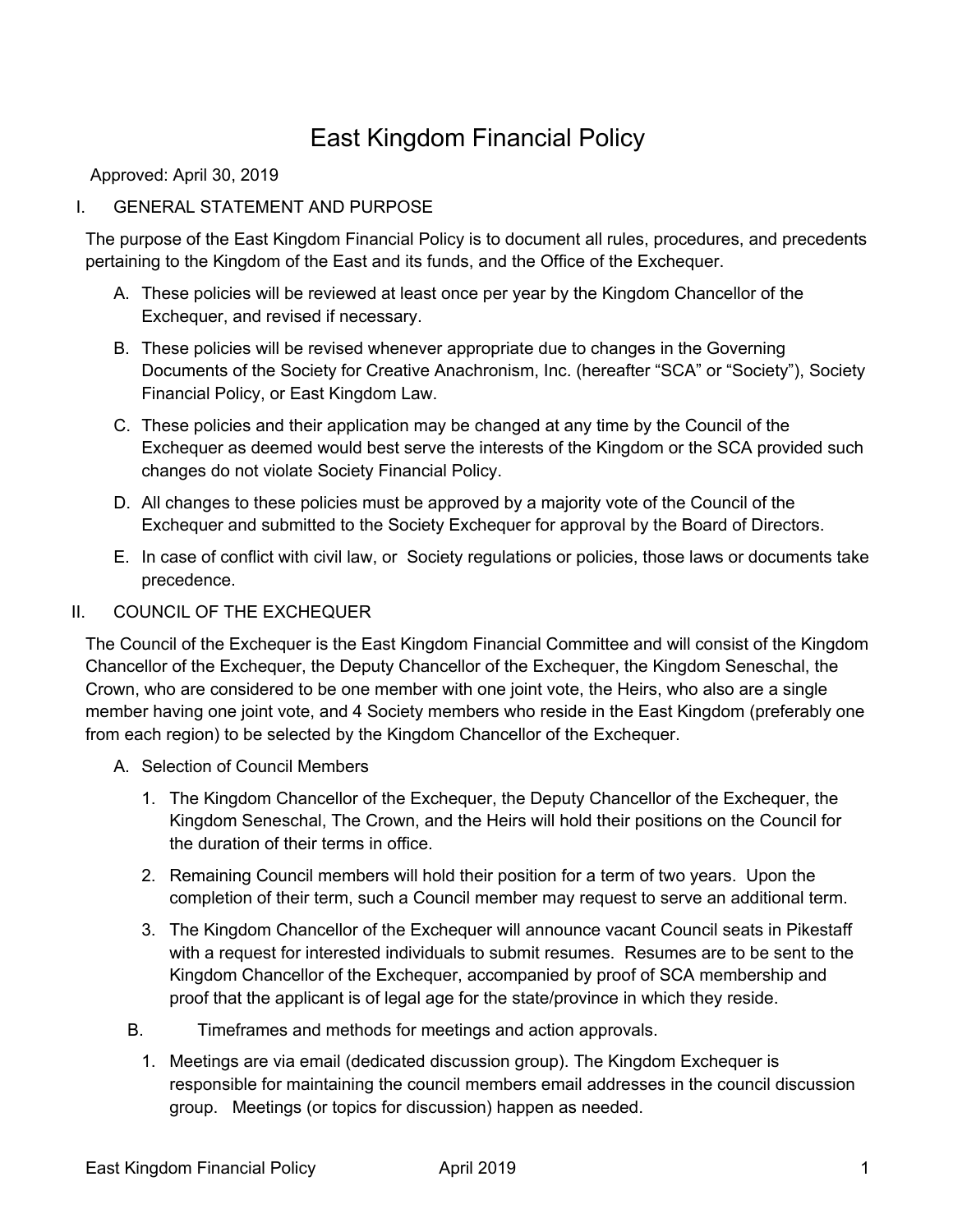- 2. Under normal circumstances, the Exchequer will send the 'council group' the topics to be reviewed and designate a time frame for discussion in that communication. Discussion periods will be a minimum of a week. The request for 'action approval' (voting) will happen at the end of the discussion period. The exchequer may call for action (votes) sooner if there is no discussion or extend it if more discussion time is needed.
- 3. In an emergency, where it is impractical to convene a full meeting of the Council, unbudgeted expenditures may be authorized by agreement of any five members of the council. This emergency approval will be documented and posted to the council discussion group.
- 4. Reporting of topics and decisions: The topic and approval action for it will be reported at the next available Kingdom Curia. Branch exchequers will report the topics and approval actions of the branch finance committee at the next available branch business meeting.
- Financial committees for Dedicated Funds are the Exchequer (for the account where the funds are held), Seneschal (of the branch/kingdom associated to the account) and one of the following in the order listed: officer for the office to which the funds most closely relate, head of the guild the funds relate to, deputy exchequer,

# III. REGIONAL DEPUTIES

The Kingdom Chancellor of the Exchequer will have deputies to cover all regions of the Kingdom.

A. Duties

Each Exchequer Regional Deputy is responsible for receiving and reviewing copies of all event reports and all quarterly reports from branches within their region. The Exchequer Regional Deputy will help branch Chancellors of the Exchequer to resolve any errors in their quarterly reports. The Exchequer Regional Deputy will conduct financial reviews of local branch records at the request of the Kingdom Chancellor of the Exchequer. The Exchequer Regional Deputy is encouraged to arrange a regional symposium for branch Chancellors of the Exchequer every other year.

B. Selection

The Kingdom Chancellor of the Exchequer will announce vacant Exchequer Regional Deputy positions in Pikestaff with a request for interested individuals from that region to submit resumes. Resumes are to be sent to the Kingdom Chancellor of the Exchequer, accompanied by proof of SCA membership and proof that the applicant is of legal age for the state/province in which they reside.

C Exhequer Regional Deputies assignment of groups

To align with the needs of the office, Exchequer Regional Deputies in the US will be assigned all groups in one or more states, with the exception of the State of New York which will be split in two. The Exchequer Regional Deputies and the states they cover are:

Tir Mara – Canada North – ME, NH, VT Northeast - CT, MA, RI Central – Greater NY (excludes NYC & LI)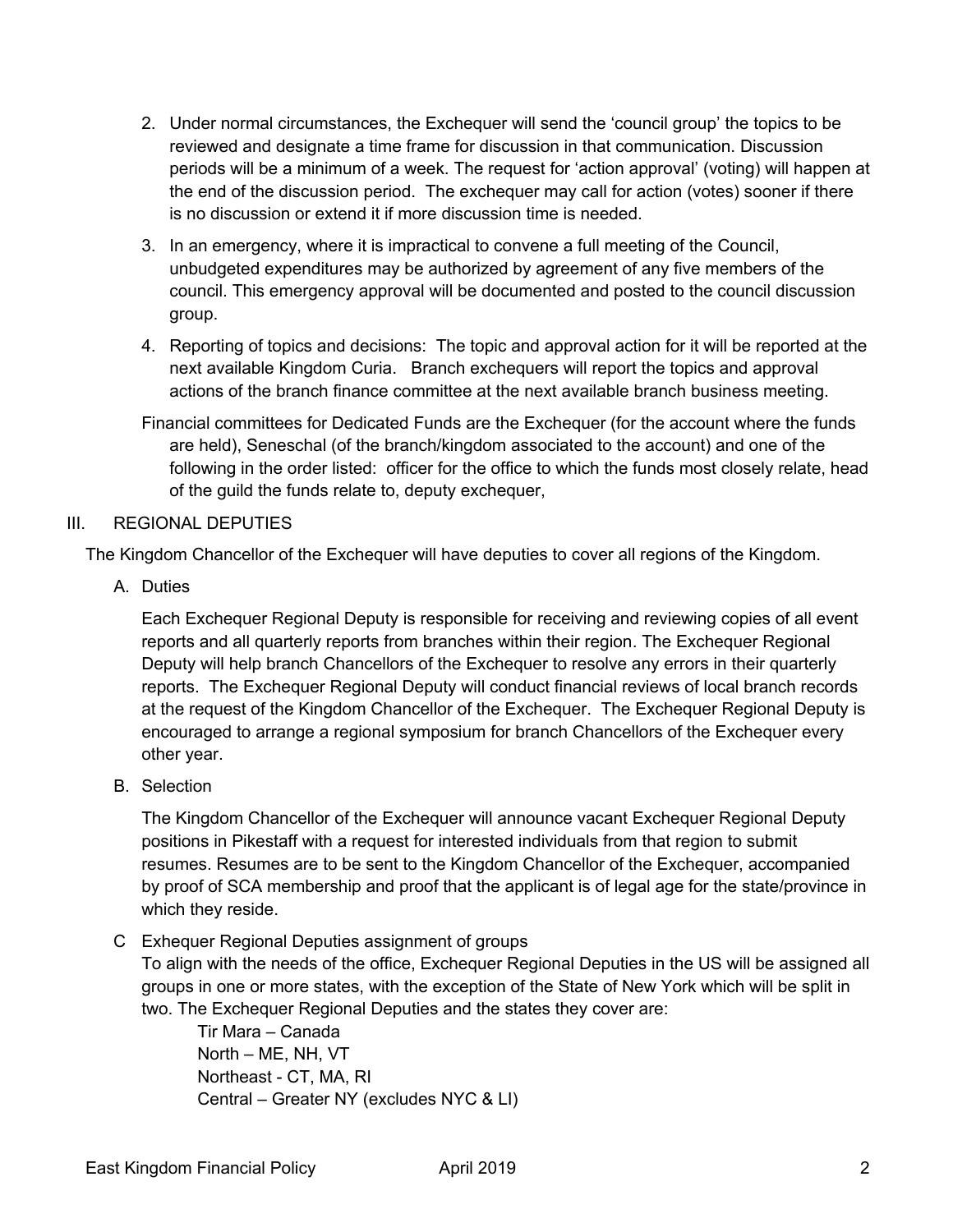South – NJ, Southern NY (NYC + LI only) Southwest – PA, DE

# IV. NMR DEPUTY

The Kingdom Chancellor of the Exchequer will have a deputy for the Non-Member NMRRegistration Fees (NMR).

A. Duties

The NMR Deputy is responsible for receiving all NMR reports and checks from branches within the Kingdom. The NMR Deputy will deposit all NMR checks monthly and provide an NMR Deposit report to the Kingdom Chancellor of the Exchequer. The NMR Deputy will keep track of events happening within the Kingdom and will work with local branches to ensure that the NMR requirements are being met.

B. Selection

The Kingdom Chancellor of the Exchequer will announce a vacant NMR Deputy position in Pikestaff with a request for interested individuals to submit resumes. Resumes are to be sent to the Kingdom Chancellor of the Exchequer, accompanied by proof of SCA membership and proof that the applicant is of legal age for the state/province in which they reside.

# V. FINANCIAL ADMINISTRATION

- A. Bank Accounts
	- 1. All Branches or entities in the East Kingdom that collect and hold funds in the name of the SCA are required to have dual-signature on all checks.
		- i. The Kingdom Chancellor of the Exchequer, or designated representative, will be listed as a signatory on all branch accounts.
		- ii. Branch accounts will have the branch Seneschal, branch Chancellor of the Exchequer and one additional local member of the branch listed as signatories. The branch may choose to have additional signatories on the account.
		- iii. The signatories for a given account may not be related by blood or marriage, nor may they reside at the same address.
		- iv. Royalty and their heirs may not be signatories on any SCA account.
		- v. All account signatories must be paid members of the SCA Inc.
		- vi. Prior to being added as a signatory to an account, all individuals will submit evidence of personal legal identification and proof of membership, including their full name and address, to the Kingdom Chancellor of the Exchequer.
	- 2. . All accounts for branches within the U.S. that are not part of a subsidiary, the name of the account shall be of the form 'Society for Creative Anachronism, Inc. - <name of branch or entity>' (or SCA, Inc- <name of branch or entity>) and use the SCA's federal employer ID number, which is 941698556.

All accounts for branches within the U.S. that are part of a subsidiary, the name of the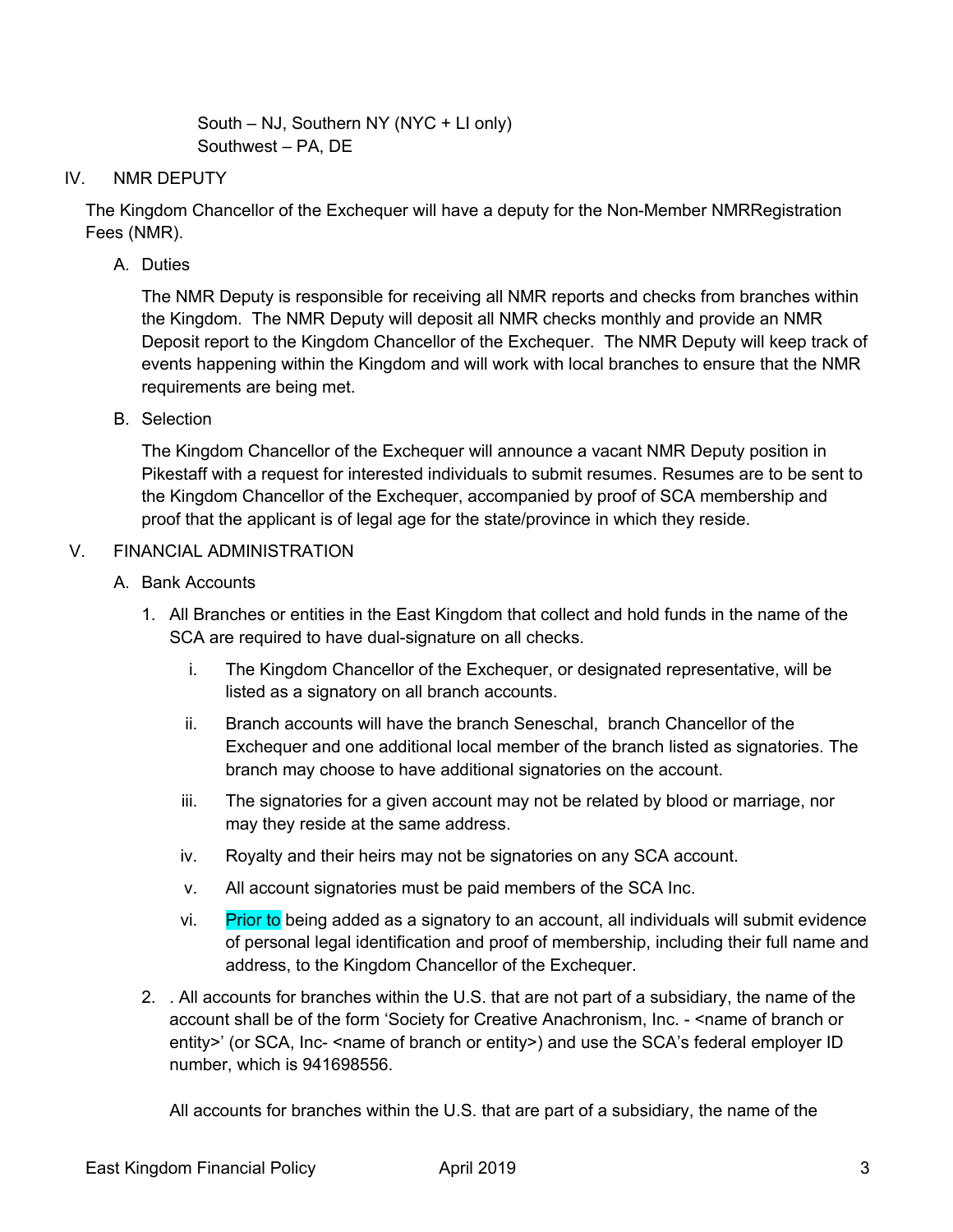account shall be of the form 'Society for Creative Anachronism, <State name> Inc. – <name of branch or entity>' (or SCA - <state name>, Inc- <name of branch or entity>) and use the federal employer ID number applicable for that state.

No one will hold funds for the SCA or for the East Kingdom in accounts belonging to other organizations or in personal accounts.

- 3. It is acceptable for more than one SCA branch to pool assets in one SCA account, for example a Canton may have its funds held by its sponsoring barony, as long as the assets can be allocated to the individual branches by the Chancellor of the Exchequer responsible for the account.
- 4. Bank statements will be sent to the branch Chancellor of the Exchequer.
- 5. The Kingdom Chancellor of the Exchequer will hold a financial review of the accounts of all branches at least once every 2 years on a schedule to be determined by the Kingdom Chancellor of the Exchequer. The Kingdom Chancellor of the Exchequer may also require a financial review of any branch's account at any time upon 30 days' written notification to that branch's Chancellor of the Exchequer and Seneschal.
- B. Branch Financial Committee

Per Society Financial Policy, all local branches that hold money in the name of the SCA are required to have a Financial Committee. The Financial Committee must operate in accordance with: either (1) the Branch Financial Policy, if one exists, or (2) the East Kingdom Financial Policy, if the branch does not have their own policy. The Financial Committee must also operate in accordance with the Society Financial Policy, Governing Documents of the Society, East Kingdom Financial Policy, East Kingdom Law, and East Kingdom Exchequer Policy.

C. Branch Budgets

All, branches and other entities will establish yearly budgets. The Financial Committee must authorize the yearly budget and all unbudgeted expenditures in advance. The yearly budget it must be made available to the local branch.

D. Fundraising

Branches with a Chancellor of the Exchequer may raise money in the name of the SCA without special approval provided that the money raised is in the furtherance of the SCA's exempt purpose and will be used within the modern law and SCA regulations and guidelines. Kingdom Officers, guilds, orders, and other entities may raise money in the name of the SCA only if they have a Chancellor of the Exchequer who has been confirmed in that office by the Kingdom Chancellor of the Exchequer. In some cases the Chancellor of the Exchequer may be the same as the officer or leader of the order/guild/entity in question. All checks must be made payable to "SCA, Inc. <name of branch or entity>" or "SCA <state subsidiary>, Inc. <name of branch or entity>" and deposited in an SCA bank account. The Kingdom Chronicler is instructed not to publish in Pikestaff any event announcement stating that checks are to be made payable to any non-SCA account.

E. Donations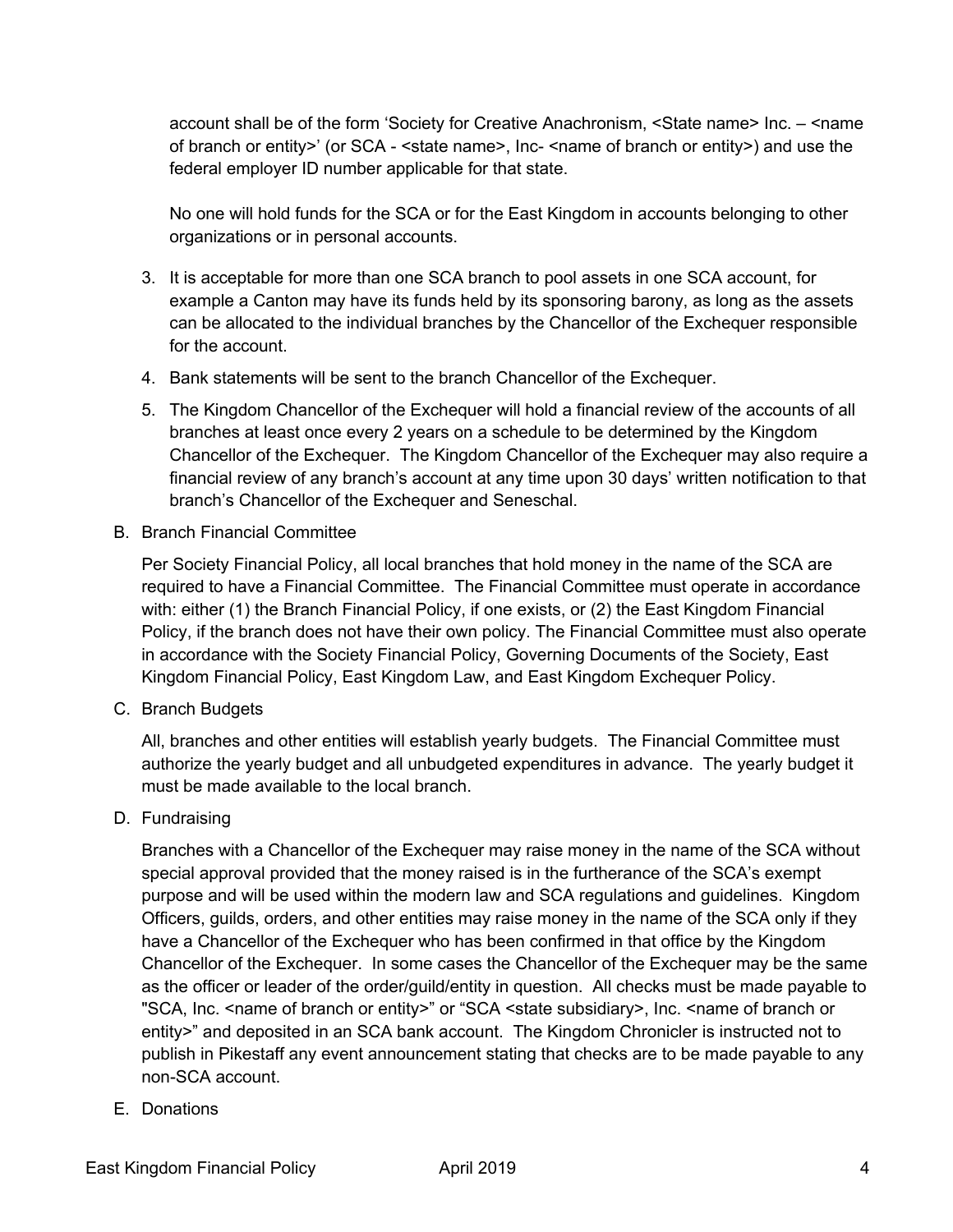- 1. All Chancellors of the Exchequer may accept and provide receipts for cash donations. The Chancellors of the Exchequer must report donations received on their quarterly reports. The Kingdom Chancellor of the Exchequer may accept and provide receipts for cash donations to the Royalty and Kingdom Officers. The Kingdom Chancellor of the Exchequer will track such donations in special funds. The Kingdom Chancellor of the Exchequer may use these funds to reimburse Royalty and Kingdom Officers for expenses upon presentation of receipts.
- 2. Non-monetary donations, such as equipment, supplies, or items for resale, with a value in excess of \$500 require prior approval of the Kingdom Chancellor of the Exchequer. The Kingdom Chancellor of the Exchequer will issue the receipt. The donor individual or business is responsible for setting the value of the donation; we are not to place a value on items donated. In addition, the Financial Committee or the Chancellor of the Exchequer must actually see the donation before accepting it. Donated property or services with obligations or debts attached will not be accepted. The Financial committee or the associated Exchequer can refuse or deny any donation of any value.
- F. Expenditures

Territorial groups may expend funds in accordance with Society and East Kingdom Financial Policies. Kingdom Officers and Royalty may expend funds to the extent authorized by the annual budget. Guilds, orders, and other entities may expend funds in the name of the SCA only if they have an official Chancellor of the Exchequer who has been confirmed in that office by the Kingdom Chancellor of the Exchequer. All expenditures must be made in accordance with the charter of the group and Society and East Kingdom Financial Policies.

- G. Event Finances
	- 1. Before publishing an event announcement, the individual in charge of an event (known as an "autocrat" or "event steward") will discuss finances of the event with the Chancellor of the Exchequer. The Finance Committee must approve all event budgets.
	- 2. Expenses of Kingdom Events, as defined in East Kingdom Law, are borne by the local group sponsoring the event. When preparing a bid for Kingdom Events the group should contact the appropriate kingdom officer for a written estimate of costs related to running the primary activity. The group shall submit a proposed budget that includes these costs as part of their bid package. A copy of the budget shall be sent to the Kingdom Chancellor of the Exchequer.
	- 3. Where the Kingdom is co-hosting an event with a local group, the budget should be prepared by both the local group Chancellor of the Exchequer and the Kingdom Chancellor of the Exchequer.
	- 4. Where the Kingdom is hosting an event, the budget should be prepared by the Kingdom Chancellor of the Exchequer and the event steward.
	- 5. The Chancellor of the Exchequer may only reimburse allowable event expenses upon presentation of a receipt in accordance with the event's budgetfinancial policy.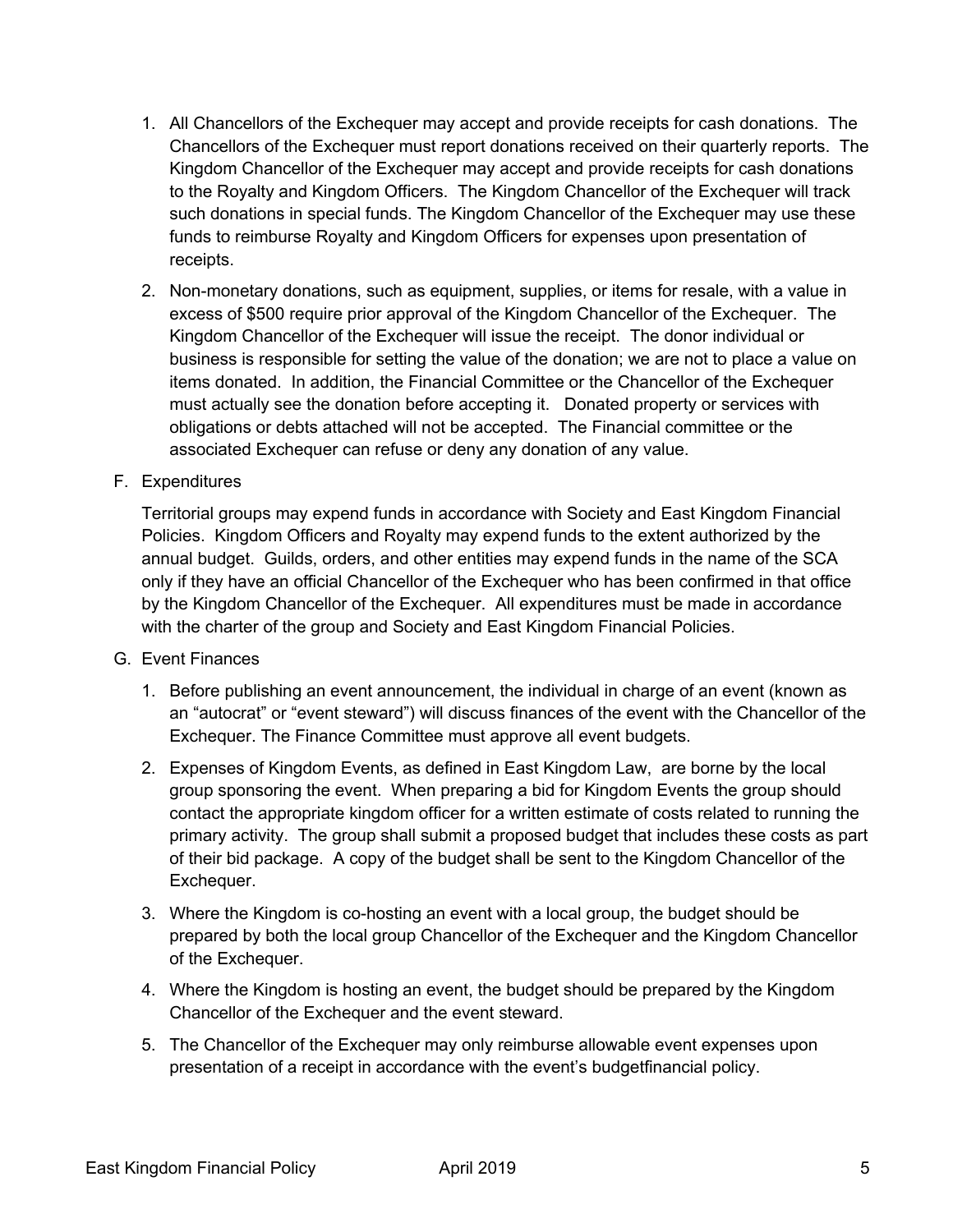- 6. The Chancellor of the Exchequer may provide advance funds for budgeted event expenses. A signed cash advance form will be required from the recipient prior to disbursement. The recipient must provide receipts and/or repayment to cover the total amount disbursed either within 60 days of the advance, or not later than 15 days after the event, whichever date is earliest.
- 7. The Chancellor of the Exchequer, or designated representative, and the autocrat, or designated representative, are responsible for collecting all proceeds from the event and reconciling them to the attendance records. Using money from the cash box for expenses is not allowed. All event proceeds must be deposited in the appropriate account within one week of the event.
- 8. All checks for event attendance must be made payable to "SCA, Inc. < name of group>" or "SCA <state subsidiary>, Inc. - <name of group>" and deposited in the group's bank account.
- 9. Policies regarding event admission charges or complimentary passes
	- a) The event registration fee will NOT be waived for any non-member at any time
	- b) The Crown and the Heirs will not be charged an event registration fee for any event they attend within the Kingdom while they hold that office. When there is an additional feast fee for the event it will also be waived.
	- c) Each branch may choose to waive the registration fee for specific people if those persons are members and are identified at the time the event budget is created (a list of the people for whom registration was waived is to be attached to the budget) and presented to the financial committee.
	- d) Contractual obligations relating to the waiving of registration fees may be exempted on a case by case
- VI. Kingdom Finances
	- A. Budget.
		- 1. The Kingdom Chancellor of the Exchequer will prepare a budget for the following year and present it to the Council of the Exchequer for approval before the end of the calendar year. A majority vote of the Council is required for a budget approval. Each member of the Council has one vote. The Kingdom Chancellor of the Exchequer only has a vote in the event of a tie. Approved budget items must be in accordance with Society Financial Policy.
		- 2. During the course of the year, additions and modifications may be made to the budget by approval of the Council of the Exchequer.
	- B. Expenditures
		- 1. The Kingdom Chancellor of the Exchequer may only reimburse allowable expenses upon presentation of a receipt subject to the following: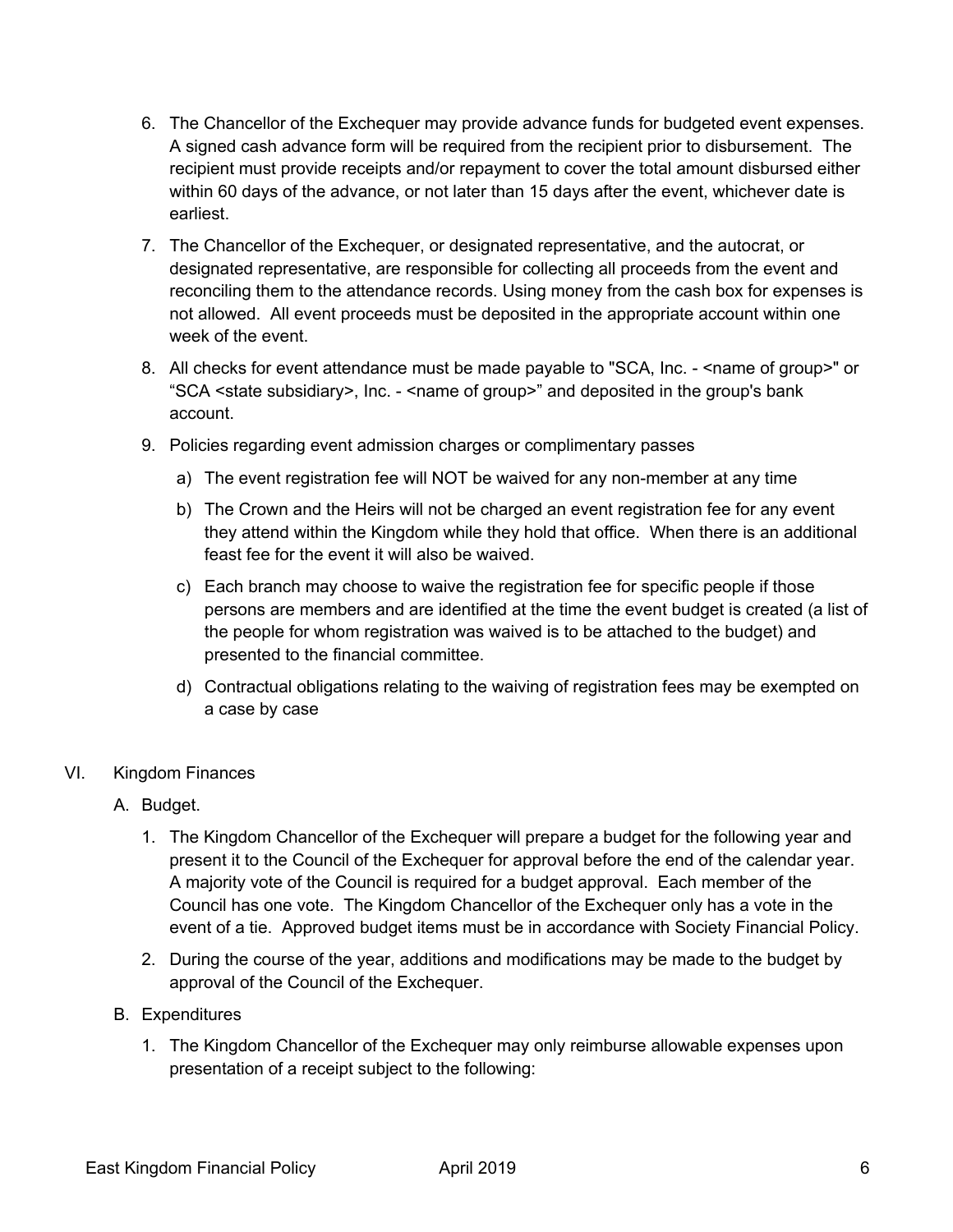- i. The Kingdom Chancellor of the Exchequer may reimburse expenses upon request as long as they are in accordance with the approved budget.
- ii. The Kingdom Chancellor of the Exchequer may make disbursements from the special named funds as long as the expenses are in accordance with those funds.
- iii. If neither of the above conditions applies, the expense must be presented to and approved by the Council of the Exchequer before the Kingdom Chancellor of the Exchequer can make the reimbursement. There is a time limit of 30 days from the date of the expense to submit unapproved expenses for review.
- iv. Expenses will not be reimbursed if they violate any civic laws, SCA financial policy or SCA governing documents, regardless of the amount or hardship presented to the person requesting reimbursement. Expenses will not be reimbursed if doing so is considered likely to jeopardize the SCA's tax-exempt status.
- v. Travel expenses are reimbursed for Kingdom Officers and Royalty attending events as part of their office beyond those they would be attending had they not held the office. Reimbursements can be given for hotels, airfare and ground transportation (mileage at the IRS non-profit rate without receipts). Expenses for meals and other food are not reimbursable.
- vi. Requests for reimbursement should be submitted within 60 days of the expense being incurred.
- 2. Advances

The Chancellor of the Exchequer may provide advance funds for budgeted items. A signed cash advance form will be required from the recipient prior to disbursement. Receipts or repayment must be provided to cover the total amount disbursed within 60 days of the advance.

C. Regalia

The Council of the Exchequer will work in concert with the Kingdom Chamberlain to handle purchase requests for the Kingdom. All bids will be submitted to the Council for review and selection. Upon selection of a bid, the Chamberlain will notify the persons submitting bids of the results and coordinate the purchase of the approved item. All receipts for the approved purchase will be submitted to the Chancellor of the Exchequer and reviewed against the approved bid. These receipts will be handled following the same process for other kingdom expenses.

- D. Dedicated Funds
	- 1. All dedicated/special purpose funds will be described in the East Kingdom Dedicated Funds document. The document will be updated whenever the Council of the Exchequer creates a new fund or when an existing fund is closed.
	- 2. The description of a dedicated fund must answer the following questions:
		- i. Where does the fund money come from?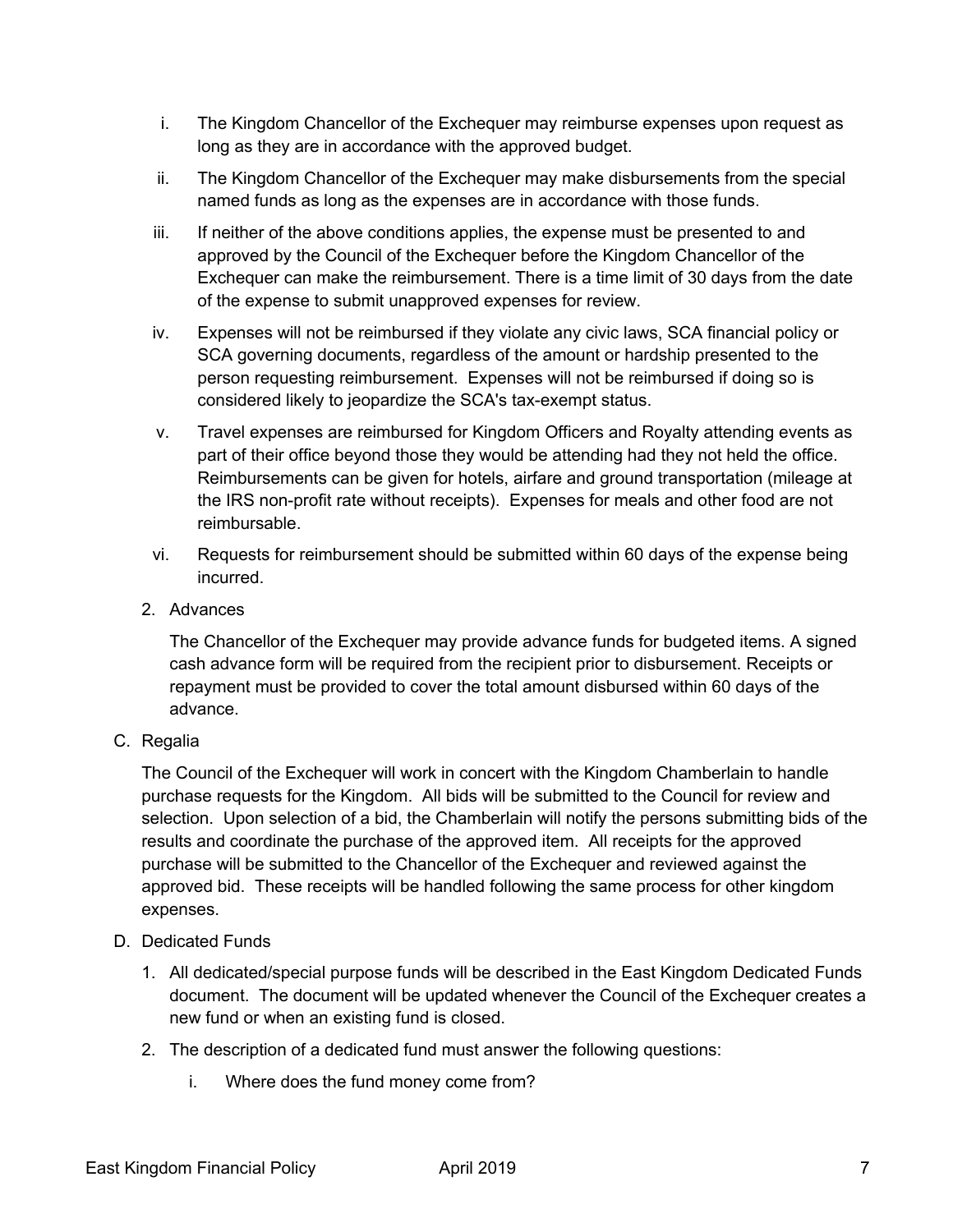- ii. What is the primary purpose of the fund?
- iii. What, if any, is the secondary purpose of the fund? (If the primary purpose cannot be fulfilled or if there are additional funds after the primary purpose has been fulfilled)
- iv. What is the time period that the fund will be active?
- 3. At the end of the time period (which can be indefinite), any remaining funds will be returned to the Kingdom General Fund.

# VII. THE OFFICE OF CHANCELLOR OF THE EXCHEQUER

# A. Qualifications

All persons who wish to become a Chancellor of the Exchequer should have some experience with bookkeeping procedures and accounting. The Chancellor of the Exchequer must prove an ability to reconcile bank statements to the branch account, to produce quarterly reports, and to comply with requests from the Kingdom Chancellor of the Exchequer for information. The Chancellor of the Exchequer should have regular access to email and spreadsheet software such as Excel or OpenOffice. Knowledge of tax law regarding nonprofit organizations is a plus. A Chancellor of the Exchequer must be a current member of the SCA upon assuming the office and must maintain that membership throughout their term of office

- B. Selection and Appointment
	- 1. The outgoing Chancellor of the Exchequer,the incoming Chancellor of the Exchequer, and the Seneschal of the group should all write to notify the Kingdom Chancellor of the Exchequer of the proposed change. A joint letter is acceptable. The incoming Chancellor of the Exchequer must notify the Kingdom Chancellor of the Exchequer that s/he is of legal age in the state/province of residence, provide name, address, phone number, and proof of SCA membership. In addition, the new Chancellor of the Exchequer should confirm receipt of files from the previous Chancellor of the Exchequer. Finally, the new Chancellor of the Exchequer must change over the signatures on the local SCA bank account.
	- 2. Whenever possible, the Kingdom Chancellor of the Exchequer will accept the designated choice of the local group. However, Chancellors of the Exchequer are not official until they receive notice from the Kingdom Chancellor of the Exchequer regarding their appointment to financial office (referred to as a financial warrant).
	- 3. All Chancellors of the Exchequer have a warrant that expires annually on February 15. If the end of year report was submitted on time (January 31), and the Chancellor of the Exchequer remains a member, the Chancellor of the Exchequer is automatically renewed unless otherwise notified. The Kingdom or Branch defined term of office is typically a different timeline than the Kingdom Financial Warranting time line.
- C. Removal from Office
	- 1. Chancellors of the Exchequer (including the Kingdom Chancellor of the Exchequer) may be removed from their office for failure to perform their duties in accordance with the SCA governing documents (including SCA financial Policy), East Kingdom financial policy, and East Kingdom law, including but not limited to the following offenses: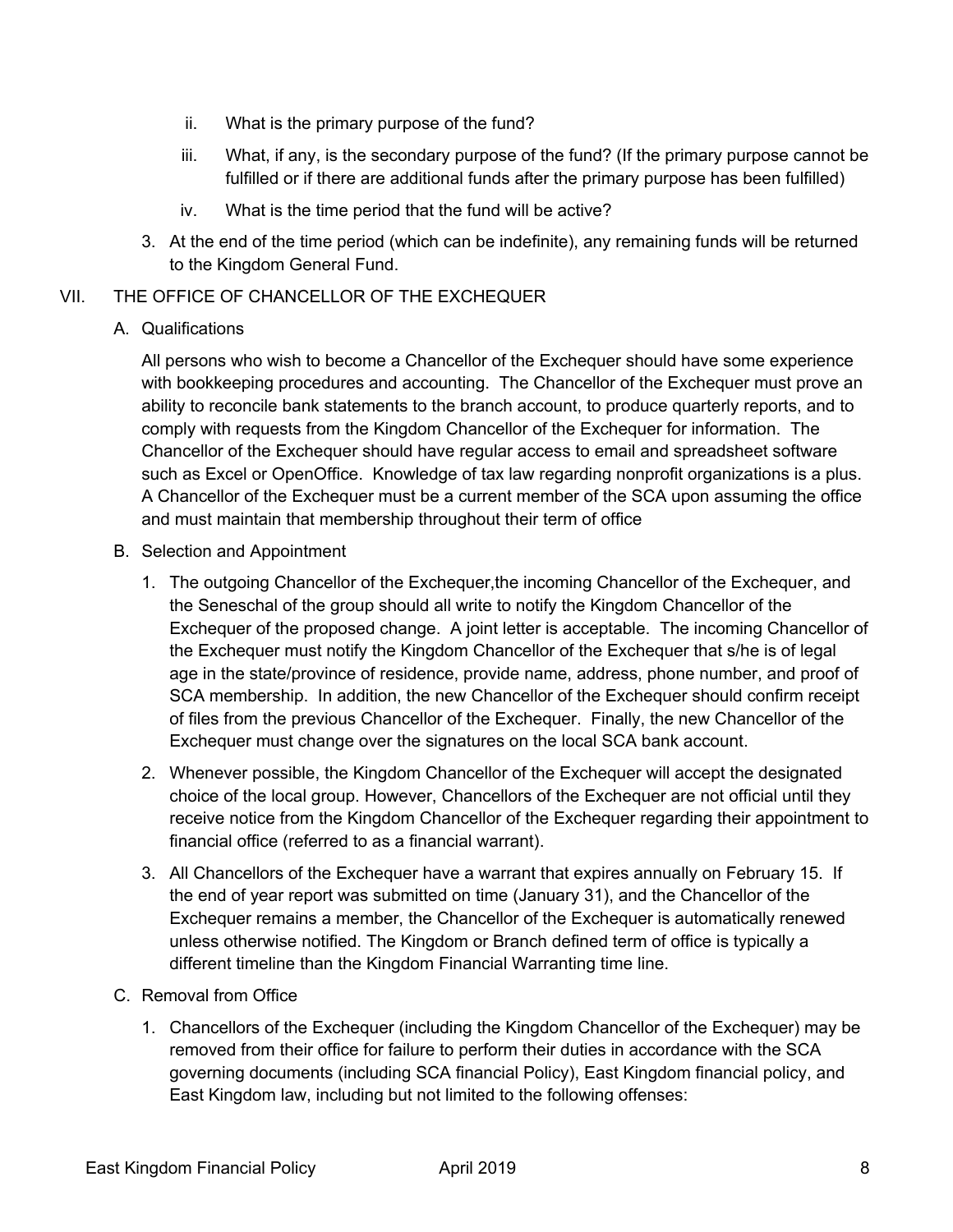- i. Failure to maintain funds of the Society/Kingdom separate from their personal funds, and/or misappropriation of funds.
- ii. Consistent failure to file timely, accurate reports required by the Kingdom or Society, including but not limited to failure to file quarterly reports and year-end financial statements.
- iii. Failure to maintain adequate books and records for the branch with which they hold office.
- 2. Inability to cooperate with other officers of the branch or with the Kingdom officers on a consistent basiRemoval of a Chancellor of the Exchequer from office will proceed after the following steps are followed:
	- i. In the case of #1, i, ii or iii above the Kingdom Chancellor of the Exchequer may revoke the financial warrant of a regional or branch Exchequer without the requirement of following the additional steps. When this is done the Kingdom Seneschal, branch Seneschal and Baronial heads for groups that have them, will be informed of this action
	- ii. A written complaint must be filed with the Kingdom Chancellor of the Exchequer (or the Kingdom Seneschal if the Kingdom Chancellor of the Exchequer is the subject). This complaint should provide detail on the reason the removal is requested, and provide documentation, if available, of the problem encountered with the Chancellor of the Exchequer. The complaint must also address the steps taken at the local level to address the problem. The Chancellor of the Exchequer in question must receive a copy of this complaint.
	- iii. The Chancellor of the Exchequer in question will have 15 days from the receipt of the complaint to respond to the allegations or provide proof of their inaccuracy. An extension of time to present this evidence may be requested from the Kingdom Chancellor of the Exchequer. The length of the extension will be determined by the Kingdom Chancellor of the Exchequer depending on the facts and circumstances of the allegations, and the cause of the delay in obtaining these records.
	- iv. A review of the local branch's records will be performed by the Kingdom Chancellor of the Exchequer, or appointed deputy, within 30 days of receipt of a complaint regardless of the nature of the complaint. The local branch is responsible for making sure that all books and records are provided for this review.
	- v. The Kingdom Chancellor of the Exchequer will make a final decision within 60 days of receipt of the initial complaint, plus any extensions granted in paragraph iii above.

# 3 Other offices

i. Chancellors of the Exchequer are strongly discouraged from being an event autocrat

Chancellors of the Exchequer cannot hold any other office without a variance from the Kingdom Chancellor of the Exchequer, and are strongly discouraged from doing so..VIII Reporting

A. Reporting Policy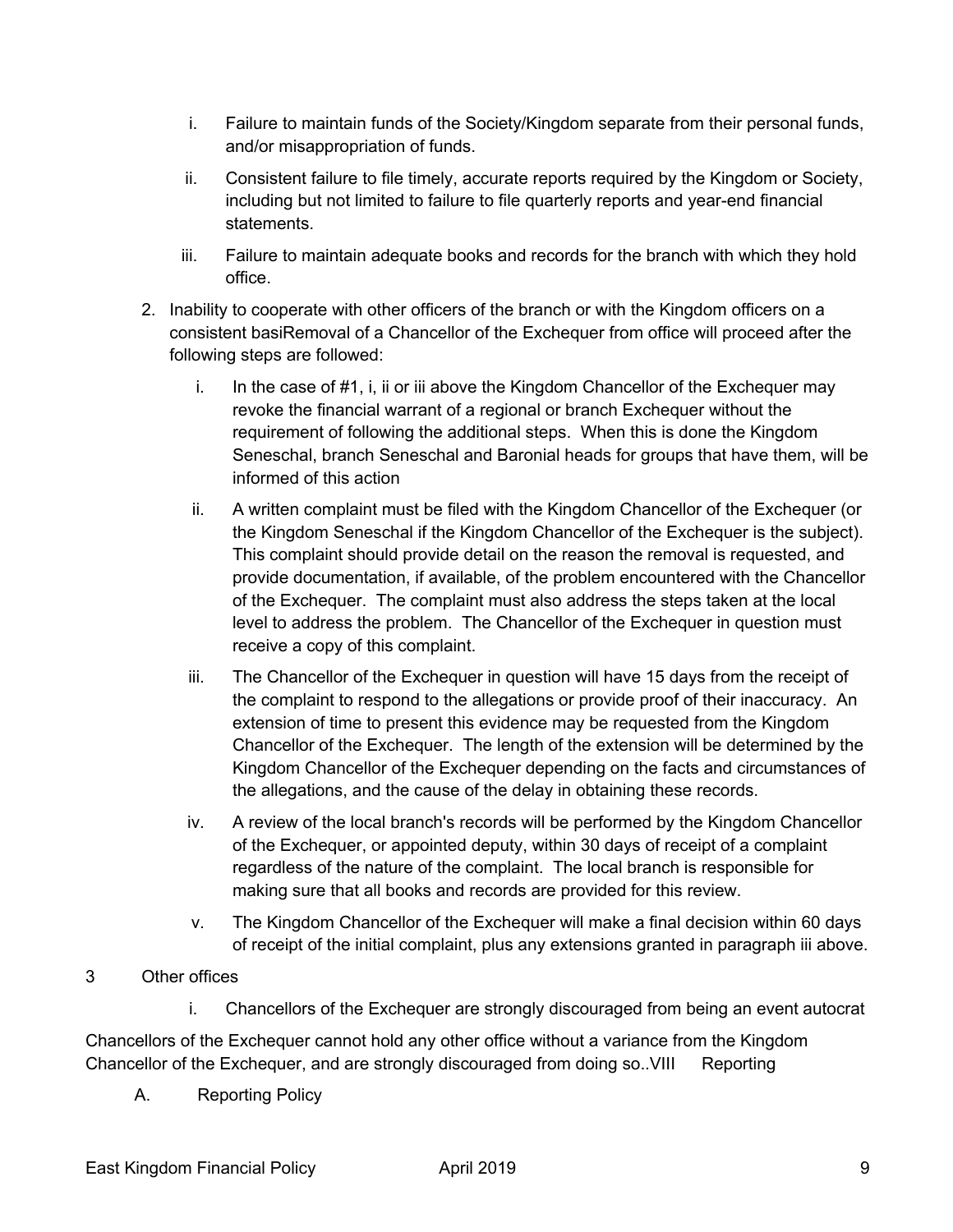- 1. All branches within the kingdom will be responsible for filing financial reports with the Kingdom Chancellor of the Exchequer or designated deputy and provide a copy to the branch Seneschal. The responsibility for filing these reports is with the branch Chancellor of the Exchequer. If, for any reason, the branch Chancellor of the Exchequer is unable to file these reports, the branch Seneschal is responsible for the filing.
- 2. A general ledger is a document that specifies the following items for a transaction: date, check number (if any), received from or paid to, dollar amount, an explanation for the deposit or check, and SCA income or expense category. The person to whom a report is being given determines if the ledger is detailed enough for acceptance. Chancellors of the Exchequer may contact the Exchequer Regional Deputy for assistance in setting up a general ledger. The preferred ledger for the East Kingdom is included on the Freeform page of the East Kingdom version of the SCA Financial Report.

# B Required Reports

- 1. The branch Chancellors of the Exchequer are to submit their annual report (Q4) to their Exchequer Regional Deputy with a copy to the Kingdom Chancellor of the Exchequer and the branch Seneschal by January 31st. Branch Chancellors of the Exchequer may request one two week extension from the Exchequer Regional Deputy. The annual report must include at a minimum, a cumulative East Kingdom version of the SCA Financial Report, a general ledger, copies of all bank statements and cancelled check images not previously sent for the period 1 January - 31 December. Any group failing to submit a balanced yearend report by March 1 will be referred to the Kingdom Seneschal for suspension.
- 2. The quarter reports use the same forms and must meet the same requirements as the annual report. These reports are due to the Exchequer Regional Deputies by April 30th (Q1), July 31st (Q2), and October 31st (Q3). The branch Chancellors of the Exchequer may request one two-week extension from the Exchequer Regional Deputy. This report must include at a minimum, a cumulative East Kingdom version of the SCA Financial report, a general ledger, copies of all bank statements and cancelled check images for the reporting period.
- 3. Event reports are prepared by the event autocrat and submitted to the Branch Chancellor of the Exchequer for review and approval. The Branch Chancellor of the Exchequer must submit the event report within 30 days of the event to the Exchequer Regional Deputy, the Kingdom Chancellor of the Exchequer, and the branch Seneschal. The Branch Chancellor of the Exchequer may request an extension from the Exchequer Regional Deputy. The report must contain information in sufficient detail so that it can be used to help fill out the quarterly reports. The event report must include the number of attendees and the prices charged for each attendee by category, for example: site fee adult, site fee child, feast fee adult, etc. The event report form can be found on the Exchequer website. Event reports should be submitted electronically. In the event the autocrat does not prepare the event report The Branch Chancellor of the Exchequer will complete it.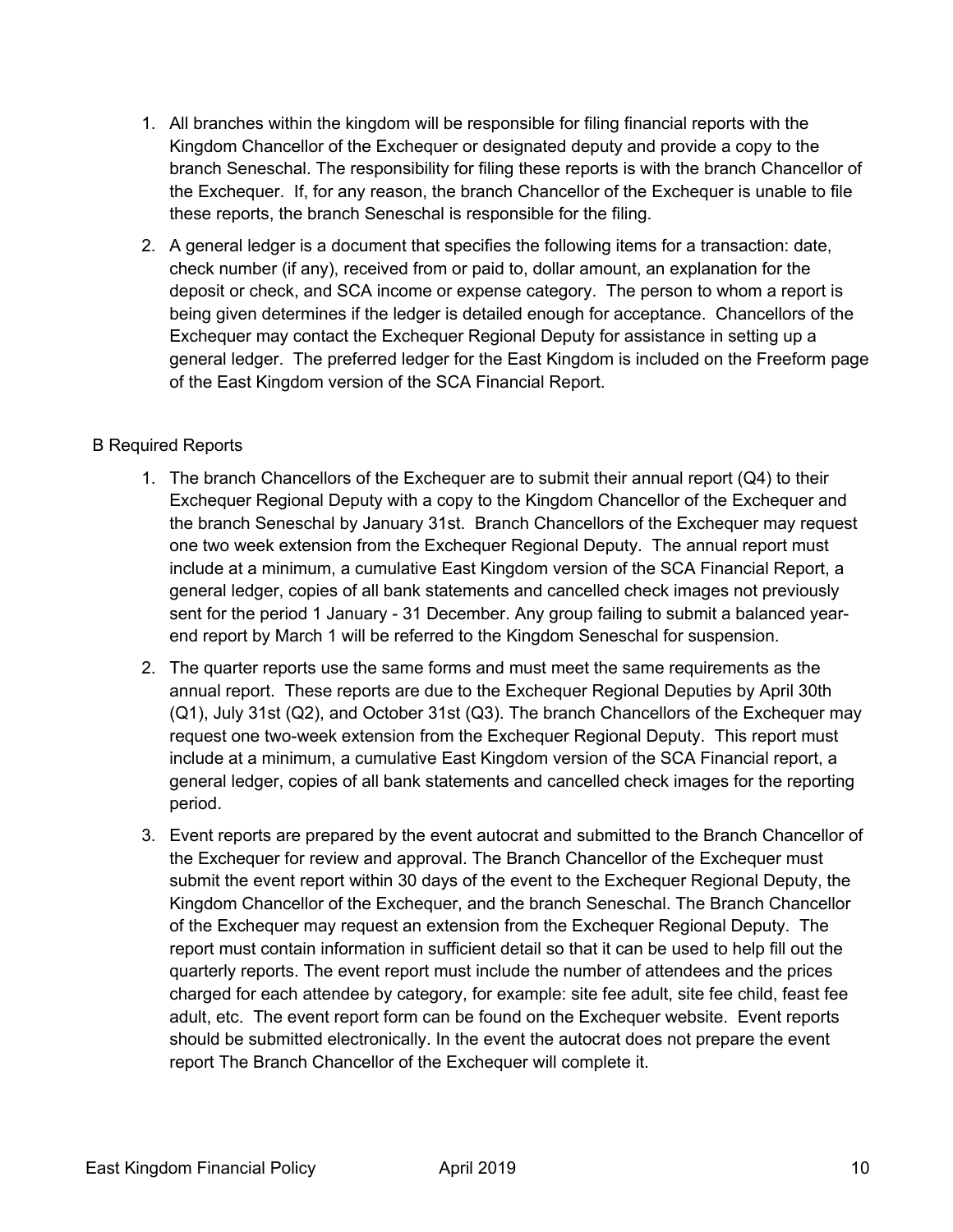- 4. The NMR report and the NMR check (funds) are due within 10 days of the event. NMR reports are to be submitted electronically to the Kingdom NMR Deputy,the Exchequer Regional Deputy, the Kingdom Chancellor of the Exchequer, and the branch Seneschal. The funds, accompanied by the printed NMR report, are to be mailed to the NMR Deputy.
- 5. Any other reports that may be requested by the Kingdom Chancellor of the Exchequer, Kingdom Seneschal, or Corporate Officers. Due dates will be set at that time and must be complied with.
- 6. A copy of the Comparative Balance Sheet and Income/Expense Statement from the annual report( $Q4$ ) must be made available to the membership at least annually, whether published in a newsletter or distributed to the membership in some other form. A signed version of these forms is to be provided to the Exchequer Regional Deputy, the Kingdom Chancellor of the Exchequer and the branch Seneschal.
- 7. Computer generated forms and ledgers are preferred for all reports. Official forms are available from the Chancellor of the Exchequer's website (http://exchequer.eastkingdom.org/forms.php)

# IX PayPal Policy

# A. General

- 1. The East Kingdom will have a warranted PayPal Exchequer.
	- i. The PayPal Exchequer and Deputy to the PayPal Exchequer will be responsible for creating invoices for all event reservations to insure a check & balance system regarding electronic funds.
	- ii. The PayPal Exchequer will work with the Kingdom Exchequer and Kingdom Seneschal for dispersing funds to the appropriate groups.
	- iii. All transfers from the PayPal account will require approval of Kingdom Seneschal and Kingdom Exchequer before the transfer can occur.
- 2. SCA-NY Inc. East Kingdom has created a business checking account specifically to handle PayPal funds using the email alias.
	- i. The online banking associated with this account includes a secure, robust password for access to the account information.
		- a. Knowledge of East Kingdom's password is restricted to the Kingdom Exchequer, PayPal Deputy Exchequer(s) and Kingdom Seneschal.
		- b. A copy of the password will also be on file with the Society Exchequer.
	- ii. The password will be changed each time any of these offices change personnel.
	- iii. This account will not be used for any purpose other than East Kingdom PayPal funds.
- 3. PayPal supports the creation of subsidiary user accounts & passwords so that individuals can process payments without having access to account settings. This will allow the setup of individual users prior to each event and then deactivate them 24 hours after the event is over. Creation of subsidiary user accounts will be done by the PayPal Deputy Exchequers.
- 4. At no time will anyone other than the Kingdom Exchequer, PayPal Deputy Exchequer and Kingdom Seneschal have administrative rights to the PayPal account.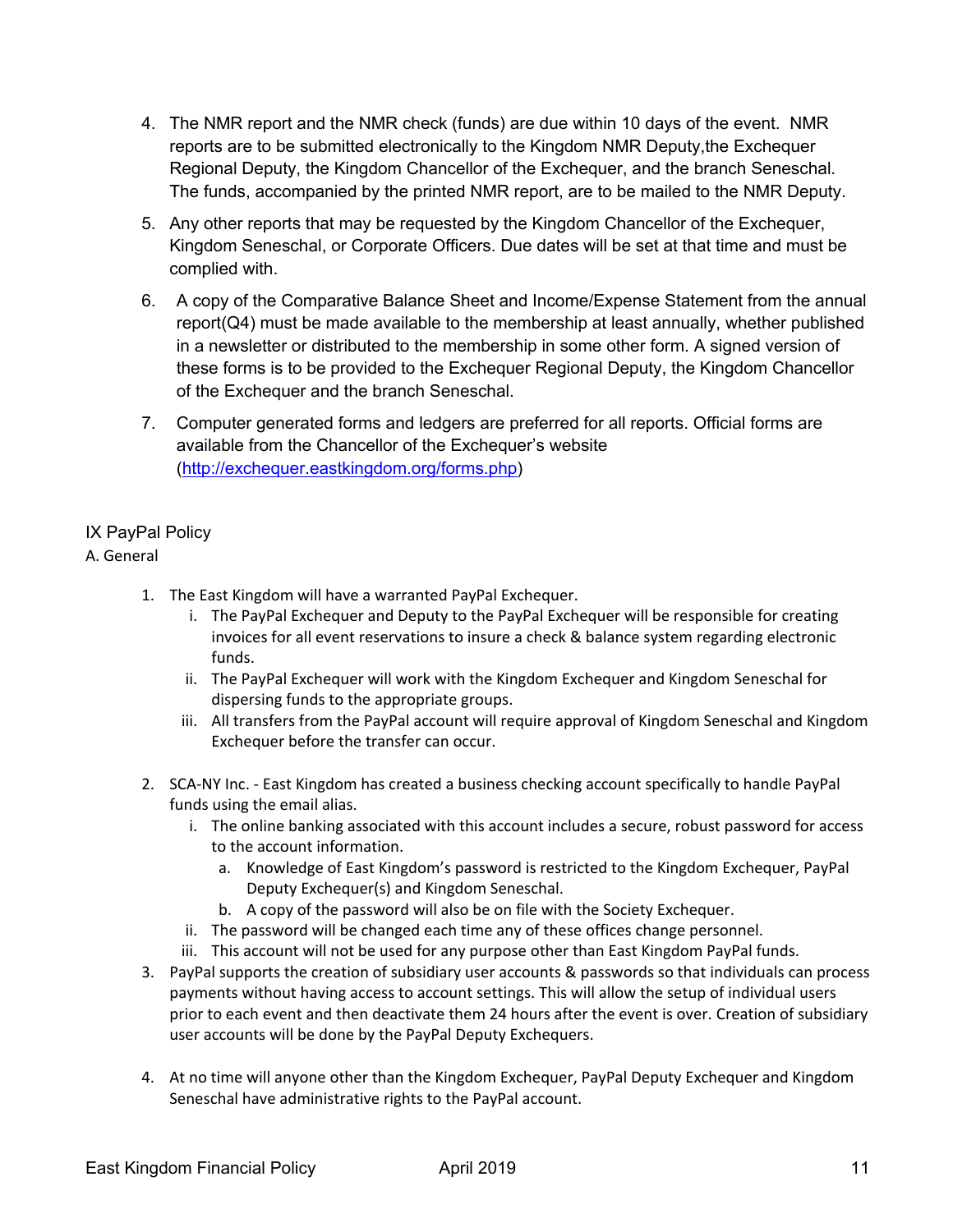- 5. SCA Inc. East Kingdom has created a specific PayPal email alias: paypal@eastkingdom.org
	- i. The alias will be used as the email address of the PayPal account owner.
	- ii. This alias must cascade to at least two Kingdom officers' email addresses in separate (modern) households. It is the Kingdom's preference that the emails are forwarded to the East Kingdom Seneschal, Exchequer and PayPal Deputy.
	- iii. This email will not be subscribed to any other lists, groups, Facebook, social media sites, etc. and must not be forwarded to any other email address.

#### B. Requirements:

- 1. Each group wanting to use PayPal for accepting reservations must submit a request form that must be approved by both the Kingdom Exchequer and the PayPal Deputy Exchequer.
	- i. This request must also include a link to the official event listing on the East Kingdom Events Calendar, or proof that it is an official event pursuant to East Kingdom and Society Law.
- 2. Groups must be up to date with their financial reporting to be considered eligible for PayPal use. These reports include:
	- i. Exchequer Quarterly and EOY reports (validated via Kingdom or regional deputies)
	- ii. NMR Reports and funds. (validated via NMR deputy)
- 3. Additional reviews to ensure that groups are up to date on their financial reporting may be done at the discretion of the Kingdom Exchequer.
- 4. The Kingdom PayPal Account will be set up to transfer proceeds to the SCA Kingdom account no later than 10 days prior to an event and immediately after an event at which PayPal was accepted. Money will not be left in the Kingdom PayPal account longer than is absolutely necessary as in the event of a disputed transaction, PayPal can withdraw funds from that account to credit the disputed account holder.

#### C. Event Pre-Registration

- 1. Once an event is approved (see requirements above) to accept pre-registrations through PayPal, a link will be created on the event page that will allow a pre-registration request to be submitted to the Kingdom PayPal Exchequer. (This is done via the pay pal deputy & the web ministry event calendar deputy)
	- i. The request form shall only require: Modern name, SCA name, membership number and expiration date (if applicable), and an email address.
	- ii. Invoices generated from the pre-registration request must be paid within 7 days or they will be cancelled. Cancellation of the invoice also cancels the event reservation.
- D. Accepting Pay Pal payments at events

The East Kingdom is not currently accepting PayPal payments at events.

- E. Refund Policy
	- 1. Refunds are to be requested from the hosting group, not via PayPal. The refund will consist of payments minus fees.